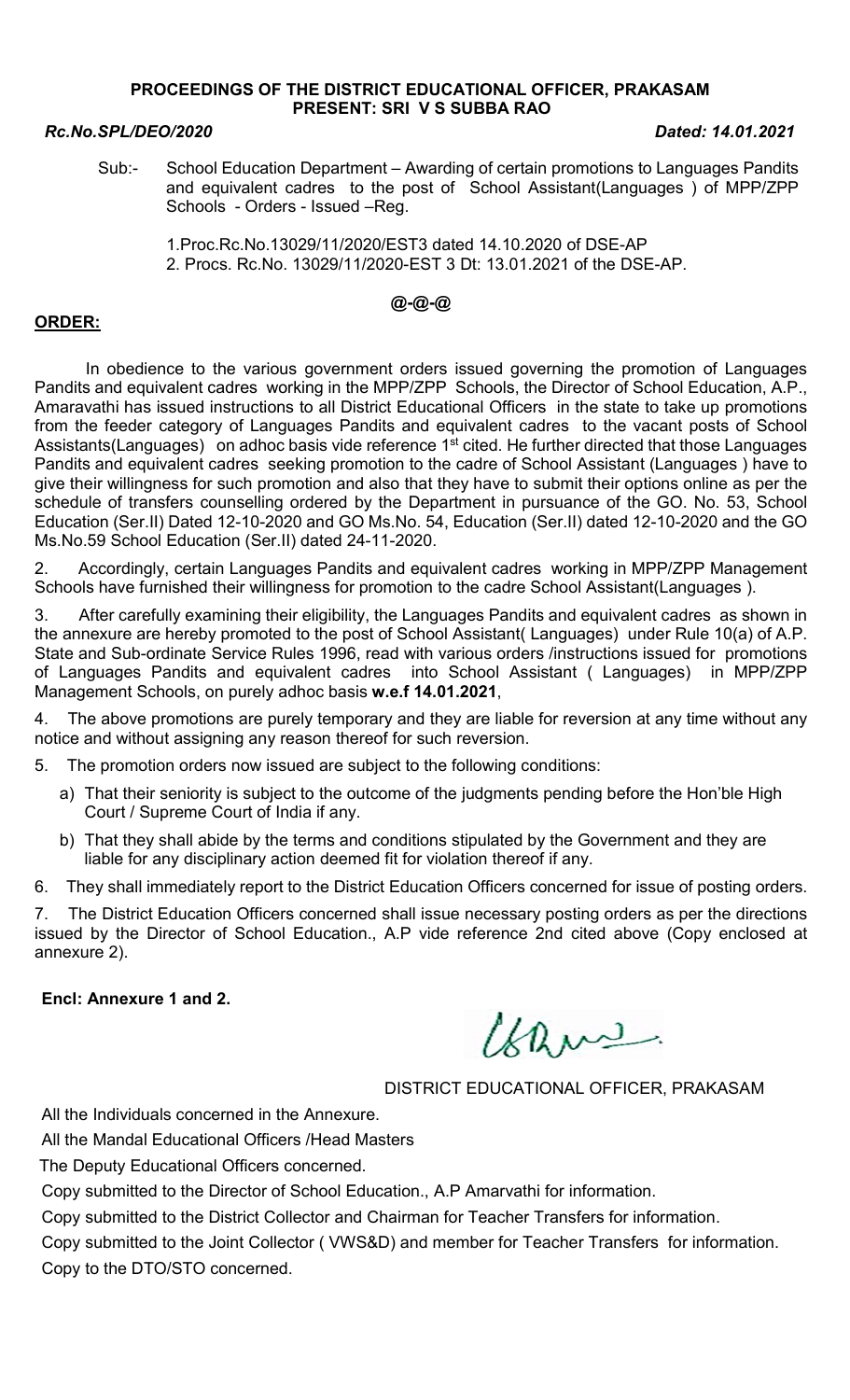| S.NO            | <b>EMPLOYEE DETAILS</b>                                                                                              | <b>WORKING SCHOOL</b>                                        | PROMOTED AS                                                       | MANAGEMENT<br><b>NAME</b> |
|-----------------|----------------------------------------------------------------------------------------------------------------------|--------------------------------------------------------------|-------------------------------------------------------------------|---------------------------|
| 1               | 727526-racherla<br><b>VENKATASUBBA RAO-</b><br><b>SECONDARY GRADE</b><br><b>TEACHER-NO SUBJECT-</b><br><b>TELUGU</b> | 28183601403-<br><b>MPPSDIGUVAMETTA</b><br>THANDA-PRAKASAM    | <b>SCHOOL</b><br>ASSISTANT(LANGUAGES)-<br><b>HINDI-NO MEDIUM</b>  | <b>Local Bodies</b>       |
| $\overline{2}$  | 729461-LAKAMTHOTI DAVID<br>RAJU-SECONDARY GRADE<br>TEACHER-NO SUBJECT-<br><b>TELUGU</b>                              | 28184800107-<br>MPPS, ALAKURAPADU(H)-<br><b>PRAKASAM</b>     | <b>SCHOOL</b><br>ASSISTANT(LANGUAGES)-<br><b>TELUGU-NO MEDIUM</b> | <b>Local Bodies</b>       |
| 3               | 723243-SHAIK NAYAB<br>RASOOL-SECONDARY<br><b>GRADE TEACHER-NO</b><br>SUBJECT-TELUGU                                  | 28180800501-MPPS<br>KAKARLA (MAIN)-<br><b>PRAKASAM</b>       | <b>SCHOOL</b><br>ASSISTANT(LANGUAGES)-<br>HINDI-NO MEDIUM         | <b>Local Bodies</b>       |
| 4               | 727938-THONDAMALLA<br>UMADEVI-SECONDARY<br><b>GRADE TEACHER-NO</b><br>SUBJECT-TELUGU                                 | 28183700302-<br>MPPS, MUTRASU PALLI-<br><b>PRAKASAM</b>      | <b>SCHOOL</b><br>ASSISTANT(LANGUAGES)-<br><b>HINDI-NO MEDIUM</b>  | <b>Local Bodies</b>       |
| 5               | 724952-SHAIK NOOR ABDUL-<br><b>SECONDARY GRADE</b><br>TEACHER-NO SUBJECT-<br><b>TELUGU</b>                           | 28180502401-MPPS<br>DONDAPADU-PRAKASAM                       | <b>SCHOOL</b><br>ASSISTANT(LANGUAGES)-<br><b>TELUGU-NO MEDIUM</b> | <b>Local Bodies</b>       |
| 6               | 739210-AVVARU<br>VENKATESWARLU-<br><b>SECONDARY GRADE</b><br>TEACHER-NO SUBJECT-<br><b>TELUGU</b>                    | 28182000101-MPPS<br>NAGARAJU PALLI (AA)-<br><b>PRAKASAM</b>  | <b>SCHOOL</b><br>ASSISTANT(LANGUAGES)-<br><b>HINDI-NO MEDIUM</b>  | <b>Local Bodies</b>       |
| $\overline{7}$  | 1315313-KAMMA<br>MALLIKARJUNA RAO-<br><b>SECONDARY GRADE</b><br>TEACHER-NO SUBJECT-<br><b>TELUGU</b>                 | 28184300201-<br>MPPS, RUDRAVARAM-<br><b>PRAKASAM</b>         | <b>SCHOOL</b><br>ASSISTANT(LANGUAGES)-<br><b>TELUGU-NO MEDIUM</b> | <b>Local Bodies</b>       |
| 8               | 720397-SHAIK KARIMULLA<br>ILIAzUDDIN-SECONDARY<br><b>GRADE TEACHER-NO</b><br>SUBJECT-TELUGU                          | 28182300203-MPPS<br>PADMANABHUNIPET-<br><b>PRAKASAM</b>      | <b>SCHOOL</b><br>ASSISTANT(LANGUAGES)-<br>HINDI-NO MEDIUM         | <b>Local Bodies</b>       |
| 9               | 735612-BEESABATHUNI<br><b>VENKATA.SIVA KUMARI-</b><br><b>SECONDARY GRADE</b><br>TEACHER-NO SUBJECT-<br><b>TELUGU</b> | 28180901301-MPPS<br><b>SIVARAM PURAM-</b><br><b>PRAKASAM</b> | <b>SCHOOL</b><br>ASSISTANT(LANGUAGES)-<br><b>TELUGU-NO MEDIUM</b> | <b>Local Bodies</b>       |
| 10              | 727510-SHAIK AREEF BASHA-<br><b>SECONDARY GRADE</b><br>TEACHER-NO SUBJECT-<br><b>TELUGU</b>                          | 28183401604-<br>MPUPSTHURIMELLA-<br><b>PRAKASAM</b>          | <b>SCHOOL</b><br>ASSISTANT(LANGUAGES)-<br><b>HINDI-NO MEDIUM</b>  | <b>Local Bodies</b>       |
| 11              | 730092-MASANAM<br>HYMAVATHI-SECONDARY<br><b>GRADE TEACHER-NO</b><br>SUBJECT-TELUGU                                   | 28184301401-<br>MPPS, CHILAKAPADU (VILL)-<br><b>PRAKASAM</b> | <b>SCHOOL</b><br>ASSISTANT(LANGUAGES)-<br><b>TELUGU-NO MEDIUM</b> | <b>Local Bodies</b>       |
| 12 <sup>°</sup> | 739112-KARYAMPUDI<br>PADMAVATHI-SECONDARY<br><b>GRADE TEACHER-NO</b><br>SUBJECT-TELUGU                               | 28182000101-MPPS<br>NAGARAJU PALLI (AA)-<br><b>PRAKASAM</b>  | <b>SCHOOL</b><br>ASSISTANT(LANGUAGES)-<br><b>TELUGU-NO MEDIUM</b> | <b>Local Bodies</b>       |
| 13              | 739159-KARYAMPUDI<br><b>VENKATA NAGALAKSHMI-</b><br><b>SECONDARY GRADE</b><br>TEACHER-NO SUBJECT-<br><b>TELUGU</b>   | 28182490824-MPUPS<br>AMODAGIRIPATNAM-<br><b>PRAKASAM</b>     | <b>SCHOOL</b><br>ASSISTANT(LANGUAGES)-<br><b>TELUGU-NO MEDIUM</b> | <b>Local Bodies</b>       |
| 14              | 702815-INKOLLU INKOLU<br>HANUMANTHARAO-<br><b>SECONDARY GRADE</b><br>TEACHER-NO SUBJECT-<br><b>TELUGU</b>            | 28182801805-MPPS PEDA<br>KOTHAPALLI HW-<br><b>PRAKASAM</b>   | <b>SCHOOL</b><br>ASSISTANT(LANGUAGES)-<br><b>TELUGU-NO MEDIUM</b> | <b>Local Bodies</b>       |
| 15              | 729970-PALADUGU KRISHNA<br>PRASAD-SECONDARY<br><b>GRADE TEACHER-NO</b><br>SUBJECT-TELUGU                             | 28184101507-<br>MPUPS, CHERUKUR-<br><b>PRAKASAM</b>          | <b>SCHOOL</b><br>ASSISTANT(LANGUAGES)-<br><b>TELUGU-NO MEDIUM</b> | <b>Local Bodies</b>       |
| 16              | 706838-UTIKONDA<br>KOTESWARAMMA-<br><b>SECONDARY GRADE</b><br>TEACHER-NO SUBJECT-<br><b>TELUGU</b>                   | 28184901802-<br>MPPSVAVILETI PADU (HP)-<br><b>PRAKASAM</b>   | <b>SCHOOL</b><br>ASSISTANT(LANGUAGES)-<br><b>TELUGU-NO MEDIUM</b> | <b>Local Bodies</b>       |
| 17              | 729681-MACHAVARAM<br><b>VENKATA RAGHU KUMAR-</b><br><b>SECONDARY GRADE</b><br>TEACHER-NO SUBJECT-<br><b>TELUGU</b>   | 28185400401-<br>MPPSGUNDLAPALEM-<br><b>PRAKASAM</b>          | <b>SCHOOL</b><br>ASSISTANT(LANGUAGES)-<br>TELUGU-NO MEDIUM        | Local Bodies              |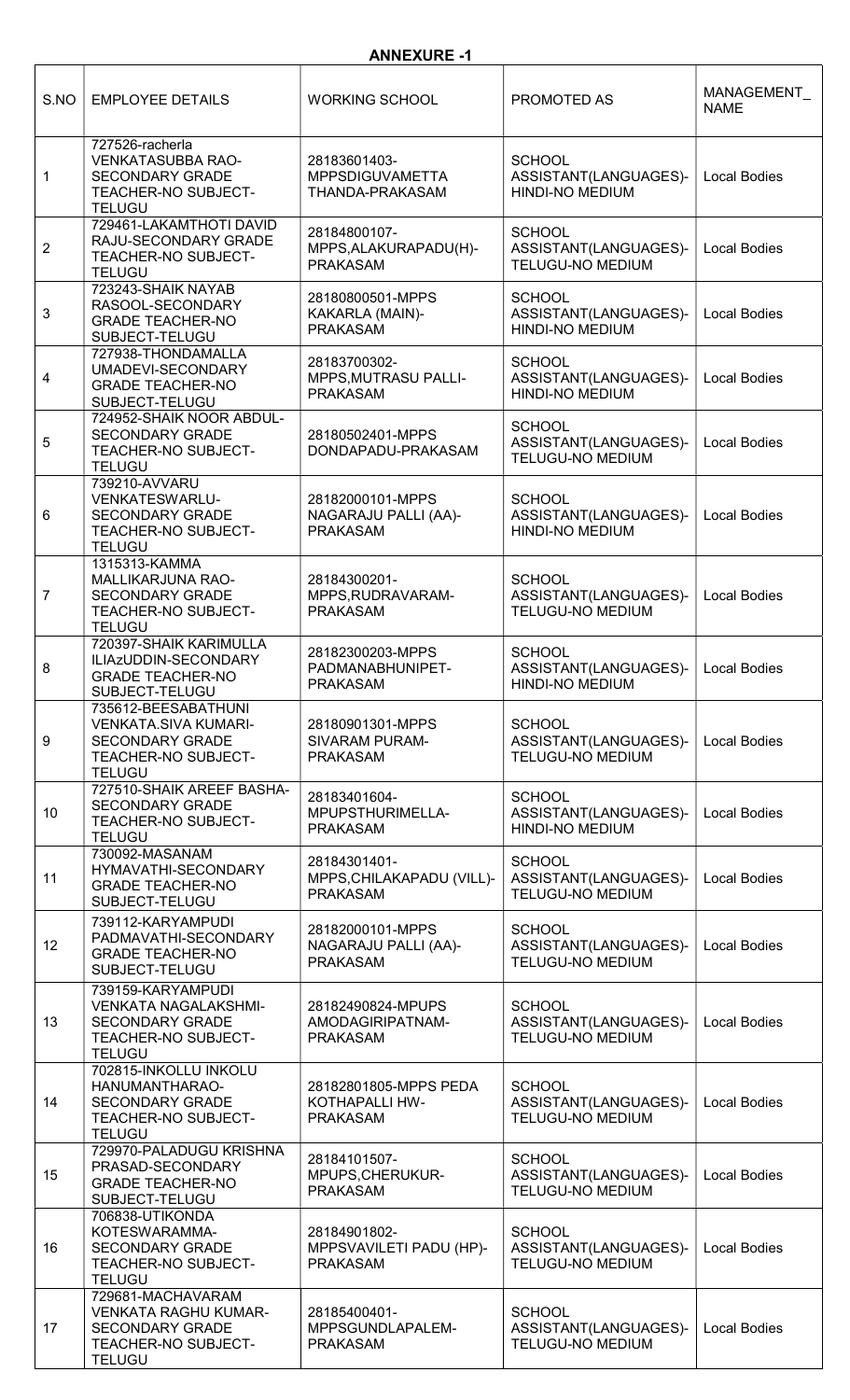| 18 | 706029-PALETI SUVARANA<br><b>BABU-SECONDARY GRADE</b><br><b>TEACHER-NO SUBJECT-</b><br><b>TELUGU</b>  | 28184300302-<br>MPUPSGURUVAREDDY<br>PALEM-PRAKASAM                       | <b>SCHOOL</b><br>ASSISTANT(LANGUAGES)-<br><b>TELUGU-NO MEDIUM</b> | <b>Local Bodies</b> |
|----|-------------------------------------------------------------------------------------------------------|--------------------------------------------------------------------------|-------------------------------------------------------------------|---------------------|
| 19 | 735981-CHANDALURI<br>SREENIVASULU-SECONDARY<br><b>GRADE TEACHER-NO</b><br>SUBJECT-TELUGU              | 28180900202-MPUPS<br>NIKARAMPALLI-PRAKASAM                               | <b>SCHOOL</b><br>ASSISTANT(LANGUAGES)-<br><b>TELUGU-NO MEDIUM</b> | <b>Local Bodies</b> |
| 20 | 725895-VANKADAVATH<br>SRINIVASA RAO-SECONDARY<br><b>GRADE TEACHER-NO</b><br>SUBJECT-TELUGU            | 28181401601-MPPS<br>CHINTALAPUDI-PRAKASAM                                | <b>SCHOOL</b><br>ASSISTANT(LANGUAGES)-<br><b>TELUGU-NO MEDIUM</b> | <b>Local Bodies</b> |
| 21 | 705124-DIVI<br>JANARDHANARAO-<br><b>SECONDARY GRADE</b><br>TEACHER-NO SUBJECT-<br><b>TELUGU</b>       | 28184501809-<br>MPPSPATTAPU PALEM-<br><b>PRAKASAM</b>                    | <b>SCHOOL</b><br>ASSISTANT(LANGUAGES)-<br><b>TELUGU-NO MEDIUM</b> | <b>Local Bodies</b> |
| 22 | 736030-BANDI MALLI<br>KARJUNA RAO-SECONDARY<br><b>GRADE TEACHER-NO</b><br>SUBJECT-TELUGU              | 28180900404-MPPS IDUPUR<br><b>GEN-PRAKASAM</b>                           | <b>SCHOOL</b><br>ASSISTANT(LANGUAGES)-<br>TELUGU-NO MEDIUM        | <b>Local Bodies</b> |
| 23 | 725930-GANGISETTY<br>RAMANJANEYULU-<br><b>SECONDARY GRADE</b><br>TEACHER-NO SUBJECT-<br><b>TELUGU</b> | 28181500201-MPPS<br>RAMANALAVARI PALEM-<br><b>PRAKASAM</b>               | <b>SCHOOL</b><br>ASSISTANT(LANGUAGES)-<br><b>TELUGU-NO MEDIUM</b> | <b>Local Bodies</b> |
| 24 | 739190-SHAIK MOHAMMAD<br>RAFEE-SECONDARY GRADE<br>TEACHER-NO SUBJECT-<br><b>URDU</b>                  | 28181701005-MPUPS<br>VAIDANA URDU-PRAKASAM                               | <b>SCHOOL</b><br>ASSISTANT(LANGUAGES)-<br><b>TELUGU-NO MEDIUM</b> | <b>Local Bodies</b> |
| 25 | 1733006-PULI OLESWARA<br>RAO-SECONDARY GRADE<br>TEACHER-NO SUBJECT-<br><b>TELUGU</b>                  | 28183802003-<br>MPPSC.S.PURAM(ST)-<br><b>PRAKASAM</b>                    | <b>SCHOOL</b><br>ASSISTANT(LANGUAGES)-<br><b>TELUGU-NO MEDIUM</b> | <b>Local Bodies</b> |
| 26 | 746046-SHAIK JEELANI-<br><b>SECONDARY GRADE</b><br>TEACHER-NO SUBJECT-<br><b>TELUGU</b>               | 28185600704-<br>MPPSSINGARAYA KONDA<br>BALAYOGINAGAR-<br><b>PRAKASAM</b> | <b>SCHOOL</b><br>ASSISTANT(LANGUAGES)-<br><b>TELUGU-NO MEDIUM</b> | <b>Local Bodies</b> |
| 27 | 745966-RAVURI<br>BHRAMARAMBA-LANGUAGE<br>PANDIT-TELUGU-NO MEDIUM                                      | 28182600704-ZPHS<br>BUDAWADA-PRAKASAM                                    | <b>SCHOOL</b><br>ASSISTANT(LANGUAGES)-<br><b>TELUGU-NO MEDIUM</b> | <b>Local Bodies</b> |
| 28 | 747784-A SANKARA RAO-<br><b>SECONDARY GRADE</b><br>TEACHER-NO SUBJECT-<br><b>TELUGU</b>               | 28181600102-MPPS<br>MYLAVARAM-PRAKASAM                                   | <b>SCHOOL</b><br>ASSISTANT(LANGUAGES)-<br><b>TELUGU-NO MEDIUM</b> | <b>Local Bodies</b> |
| 29 | 748085-VURIA<br>MALAKONDAIAH-LANGUAGE<br>PANDIT-TELUGU-NO MEDIUM                                      | 28183300502-<br>ZPHSBESTAVARIPETA-<br><b>PRAKASAM</b>                    | <b>SCHOOL</b><br>ASSISTANT(LANGUAGES)-<br><b>TELUGU-NO MEDIUM</b> | <b>Local Bodies</b> |
| 30 | 748554-BOMIDI CHENCHAIAH-<br><b>CRAFT TEACHER-NO</b><br>SUBJECT-TELUGU                                | 28182700213-ZPHS<br>MEDARAMETLA-PRAKASAM                                 | <b>SCHOOL</b><br>ASSISTANT(LANGUAGES)-<br>TELUGU-NO MEDIUM        | <b>Local Bodies</b> |
| 31 | 748147-PUJALA VENKATA<br>NARAYANA-LANGUAGE<br>PANDIT-TELUGU-NO MEDIUM                                 | 28185400709-<br>ZPHSGUDLUR-PRAKASAM                                      | <b>SCHOOL</b><br>ASSISTANT(LANGUAGES)-<br><b>TELUGU-NO MEDIUM</b> | <b>Local Bodies</b> |
| 32 | 748146-ALLADI RAHDA<br>KUMARI-LANGUAGE PANDIT-<br><b>TELUGU-NO MEDIUM</b>                             | 28182300231-ZPHS (GIRLS)<br>EPURUPALEM-PRAKASAM                          | <b>SCHOOL</b><br>ASSISTANT(LANGUAGES)-<br><b>TELUGU-NO MEDIUM</b> | <b>Local Bodies</b> |
| 33 | 748341-SANKAVARAPU<br>SREEDEVI-LANGUAGE<br>PANDIT-TELUGU-NO MEDIUM                                    | 28181800807-ZPHS<br>ELCHUR-PRAKASAM                                      | <b>SCHOOL</b><br>ASSISTANT(LANGUAGES)-<br><b>TELUGU-NO MEDIUM</b> | <b>Local Bodies</b> |
| 34 | 747668-ILLURI SIRISHA-<br>LANGUAGE PANDIT-TELUGU-<br><b>NO MEDIUM</b>                                 | 28184490554-<br>GOVT.HS(G), BANDLAMITTA-<br><b>PRAKASAM</b>              | <b>SCHOOL</b><br>ASSISTANT(LANGUAGES)-<br><b>TELUGU-NO MEDIUM</b> | <b>Local Bodies</b> |
| 35 | 748522-KATI SYAM BABU-<br>LANGUAGE PANDIT-TELUGU-<br><b>NO MEDIUM</b>                                 | 28181700502-MPPS<br><b>BALLIKURAVA (HE)-</b><br><b>PRAKASAM</b>          | <b>SCHOOL</b><br>ASSISTANT(LANGUAGES)-<br>TELUGU-NO MEDIUM        | <b>Local Bodies</b> |
| 36 | 748352-KANNEDARI UMA-<br>LANGUAGE PANDIT-TELUGU-<br><b>NO MEDIUM</b>                                  | 28182200105-ZPHS<br>KUNKALAMARRU-<br><b>PRAKASAM</b>                     | <b>SCHOOL</b><br>ASSISTANT(LANGUAGES)-<br><b>TELUGU-NO MEDIUM</b> | <b>Local Bodies</b> |
| 37 | 747665-SHAIK RAMJANBI-<br><b>SCHOOL</b><br>ASSISTANT(LANGUAGES)-<br>TELUGU-NO MEDIUM                  | 28183100921-GOVT.HS<br>KANIGIRI-PRAKASAM                                 | <b>SCHOOL</b><br>ASSISTANT(LANGUAGES)-<br>TELUGU-NO MEDIUM        | <b>Local Bodies</b> |
| 38 | 748586-VINUKONDA<br>HARIBABU-LANGUAGE<br>PANDIT-TELUGU-NO MEDIUM                                      | 28183901806-<br>ZPHSVELIGANDLA-<br><b>PRAKASAM</b>                       | <b>SCHOOL</b><br>ASSISTANT(LANGUAGES)-<br><b>TELUGU-NO MEDIUM</b> | <b>Local Bodies</b> |